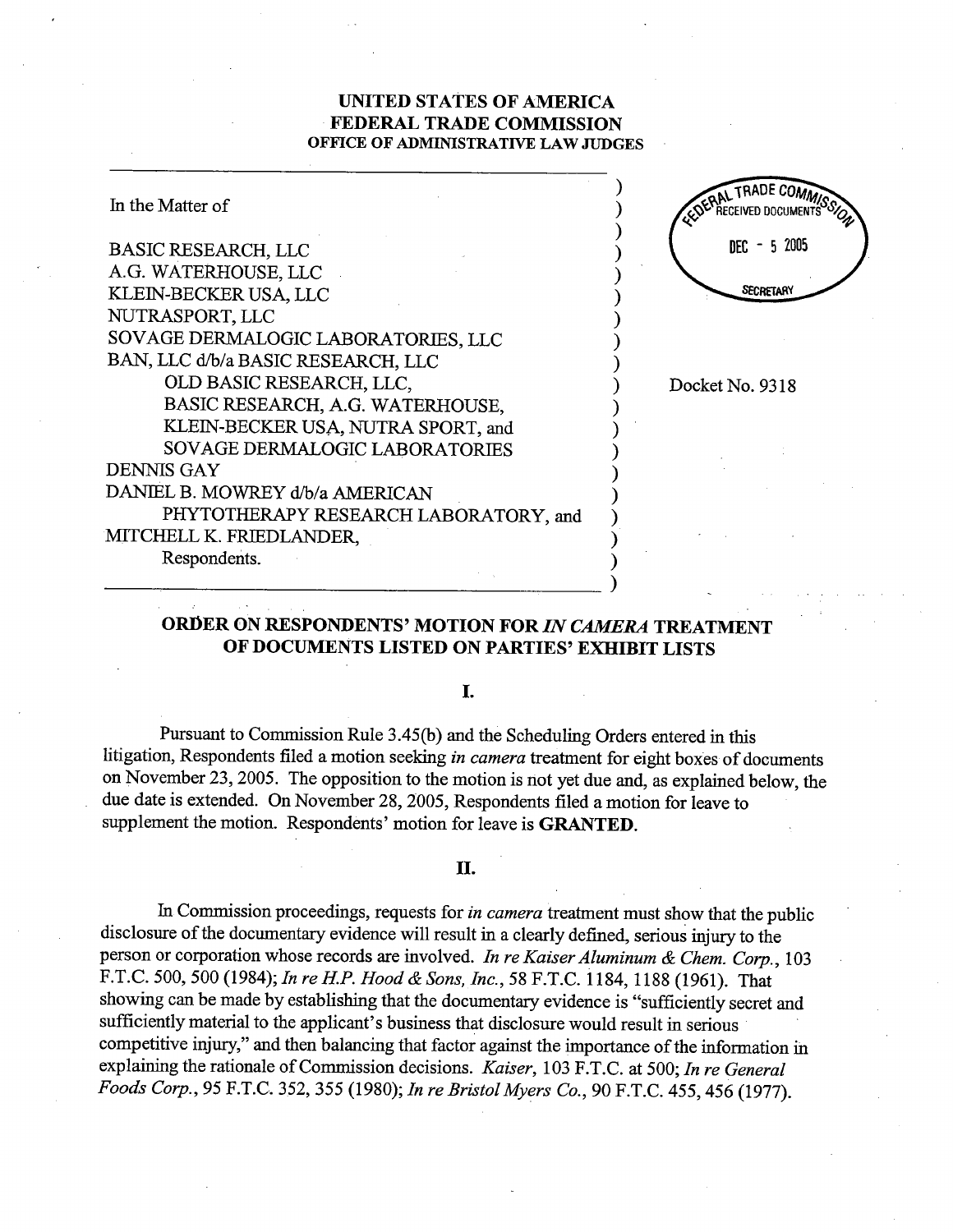Indefinite in camera treatment is granted only in those "unusual" cases where the competitive sensitivity or the proprietary value of the information will not diminish with the passage of time. In re Coca-Cola Co., 1990 FTC LEXIS 364, at \*6-7 (Oct. 17, 1990). Examples of documents meriting indefinite in camera treatment are trade secrets, such as secret formulas, processes, and other secret technical information, and information that is privileged. See Hood, 58 F.T.C. at 1189; In re R.R. Donnelley & Sons Co., 1993 FTC LEXIS 32, at \*3 (Feb. 18, 1993); In re Textron, Inc., 1991 FTC LEXIS 135, at  $*1$  (Apr. 26, 1991). Where in camera treatment is granted for ordinary business records, such as business plans, marketig plans, or sales documents, it is typically extended for two to five years. E.g., In re E.I. Dupont de Nemours  $\&$ Co., 97 F.T.C. 116, 118 (1981); In re Int'l Ass. of Conf. Interpreters, 1996 FTC LEXIS 298, \*13-14 (June 26, 1996).

The Federal Trade Commission strongly favors making available to the public the full record of its adjudicative proceedings to permt public evaluation of the fairness of the Commission's work and to provide guidance to persons affected by its actions. In re Crown Cork & Seal Co., Inc., 71 F.T.C. 1714, 1714-15 (1967); Hood, 58 F.T.C. at 1186 ("[T]here is a substantial public interest in holding all aspects of adjudicative proceedings, including the evidence adduced therein, open to all interested persons. "). A heavy burden of showing good cause for withholding documents from the public record rests with the party requesting that documents be placed in camera. Hood, 58 F.T.C. at 1188. Further, requests for indefinite in camera treatment must include evidence to justify why the document should be witheld from the public's purview in perpetuity and why the requestor believes the information is likely to remain sensitive or become more sensitive with the passage of time. See DuPont, 97 F.T.C. at 117. Thus, in order to sustain the heavy burden for withholding documents from the public record, an affidavit or declaration demonstrating that a document is sufficiently secret and material to the applicant's business that disclosure would result in serious competitive injury is required. In re North Texas Specialty Physicians, 2004 FTC LEXIS 109, at \*2-3 (Apr. 23, 2004). The parties and non-parties have been advised of these requirements. Scheduling Order, Additional Provisions, ¶ 16; Protective Order, ¶ 12.

 $\mathcal{L}_{\rm B}$ 

Í

 $\mathbb{R}^3$ 

#### III.

As described by Carla Fobbs, Legal Administrator in the Compliance Department of Basic Research, LLC, public disclosure of the documents at issue would cause a clearly defined serious injury to Respondents. Fobbs states that "[t]he sheer volume of exhibits designated for tral by both Respondents and Complaint Counsel preclude anyone person from conducting the entire review" and therefore her declaration is based upon a review by employees and agents. Declaration at 2.

The time period for which Respondents seek in camera treatment for each particular document is not clear, although there are time periods requested for broad categories of documents. Respondents must specify the time period for which *in camera* treatment is sought for each individual document.

 $\overline{2}$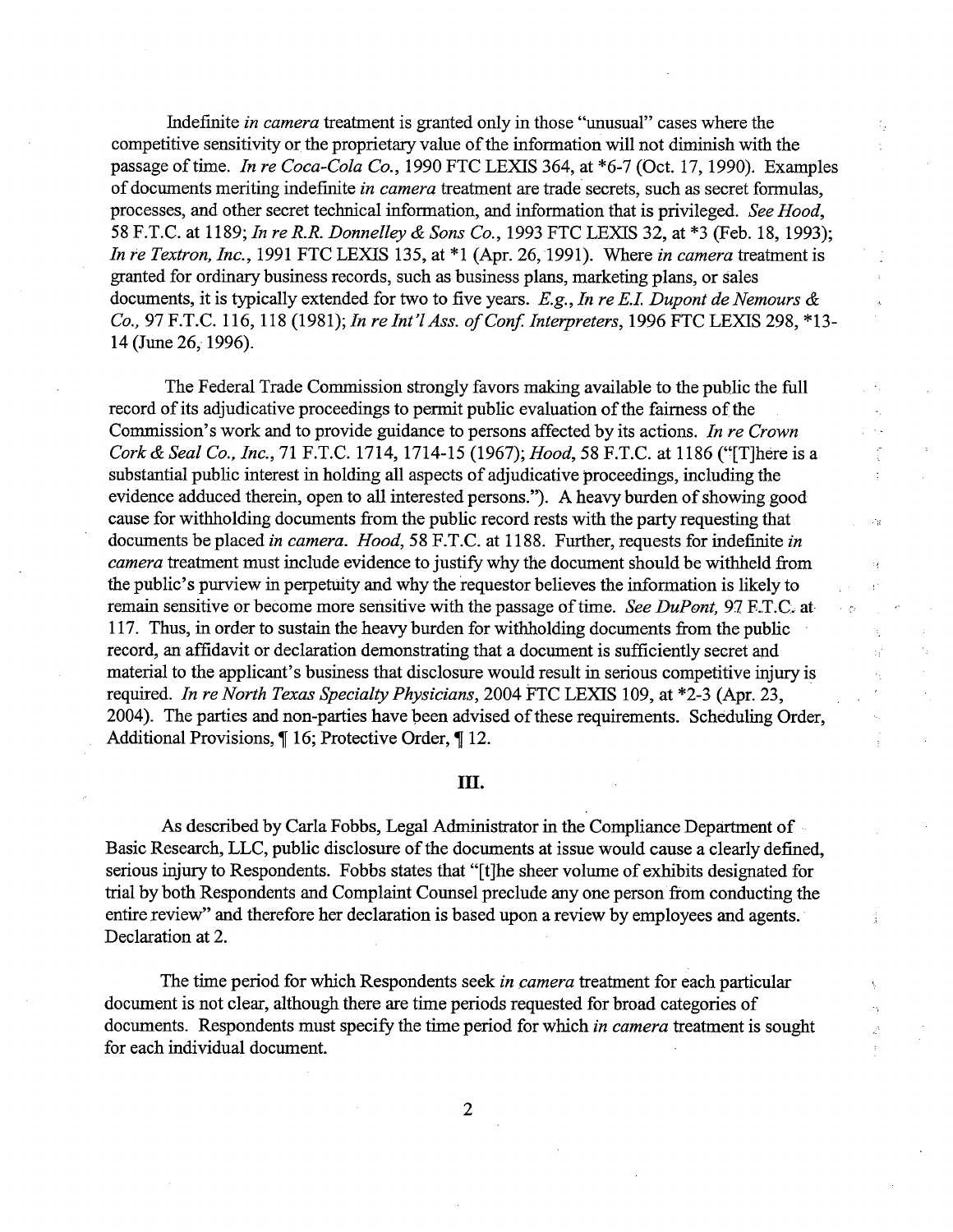A review of the documents submitted with the motion reveals that many of the documents do not meet the standards for *in camera* treatment. For example, RX 3 (FTC letter) and CX 617 (NIH, "The Practical Guide: Identification, Evaluation and Treatment of Overweight and Obesity in Adults") appear to have been publicly disseminated by government agencies. Indeed, RX 3 is a document for which Respondents have requested official notice because it appears on the FTC's public website. In addition, a large number of documents are articles that have been published injoumals or other publications which have been publicly disseminated including: CX 509, CX 535, CX 536, CX 537, CX 538, ex 539, CX 540, CX 541 , CX 542, CX 543, CX' 544, CX 545, CX 546, CX 547, CX 548, CX 549, CX 550, CX 551, CX 552, CX 553, CX 554, CX 555, CX 557, CX 558, CX 559, CX 560, CX 561, CX 562, CX 563, CX 564, CX 565, CX 566, CX 567, CX 568, CX 569, CX 570, CX 572, CX 573, CX 574, CX 575, CX 576, CX 577, CX 578, CX 579, CX 580, CX 581, CX 582, CX 583, CX 584, CX 585, CX 586, CX 587, CX 588, CX 589, CX 590, CX 591, CX 592, CX 593, CX 594, CX 595, CX 596, CX 597, CX 598, CX 599, CX 600, CX 601, CX 602, CX 603, CX 604, CX 605, CX 606, CX 607, and CX 608.

A motion for *in camera* treatment must be narrowly tailored to request *in camera* treatment for only that information that is sufficiently secret and material. The inclusion of such a large number of documents which are obviously public demonstrates that Respondents have, clearly not conducted an adequate review of the documents. Accordingly, Respondents' motion is DENIED WITHOUT PREJUDICE.

In addition, the declaration fails to discuss each exhbit individually. This may be a result of what Pobbs described as "(t)he sheer volume of exhibits designated for tral by both Respondents and Complaint Counsel." Declaration at 2. The parties recently submitted final proposed exhibit lists and objections to each other's final proposed exhibit lists. It is clear that the paries have designated an excessive number of exhibits for tral. In addition, the paries appear to have objections to the vast majority of each other's exhibits. In the interests of efficiency, the parties shall reduce the number of exhibits proposed for admission at trial and shall attempt to resolve their objections to exhibits. To the extent that the paries do not agree on which exhibits to admit, they will be required to address each exhibit individually at the prehearing conference.

After consultation with each other, the parties shall exchange revised exhibit lists by December 22, 2005. The parties shall exchange revised objections to exhibit lists by January 4, 2006. The paries shall also exchange a list of the exhibits to which there is no objection on January 4, 2006. The Office of Administrative Law Judges shall be provided a courtesy copy of each of these lists. Respondents have until January 13, 2006 to file a renewed motion for in camera treatment, based on the revised exhibit lists, that is more narrowly tailored to request in camera treatment for only that information that is sufficiently secret and material and which addresses each document individually. Complaint Counsel's opposition to Respondents' revised in camera treatment motion shall be filed by January 27, 2006.

3